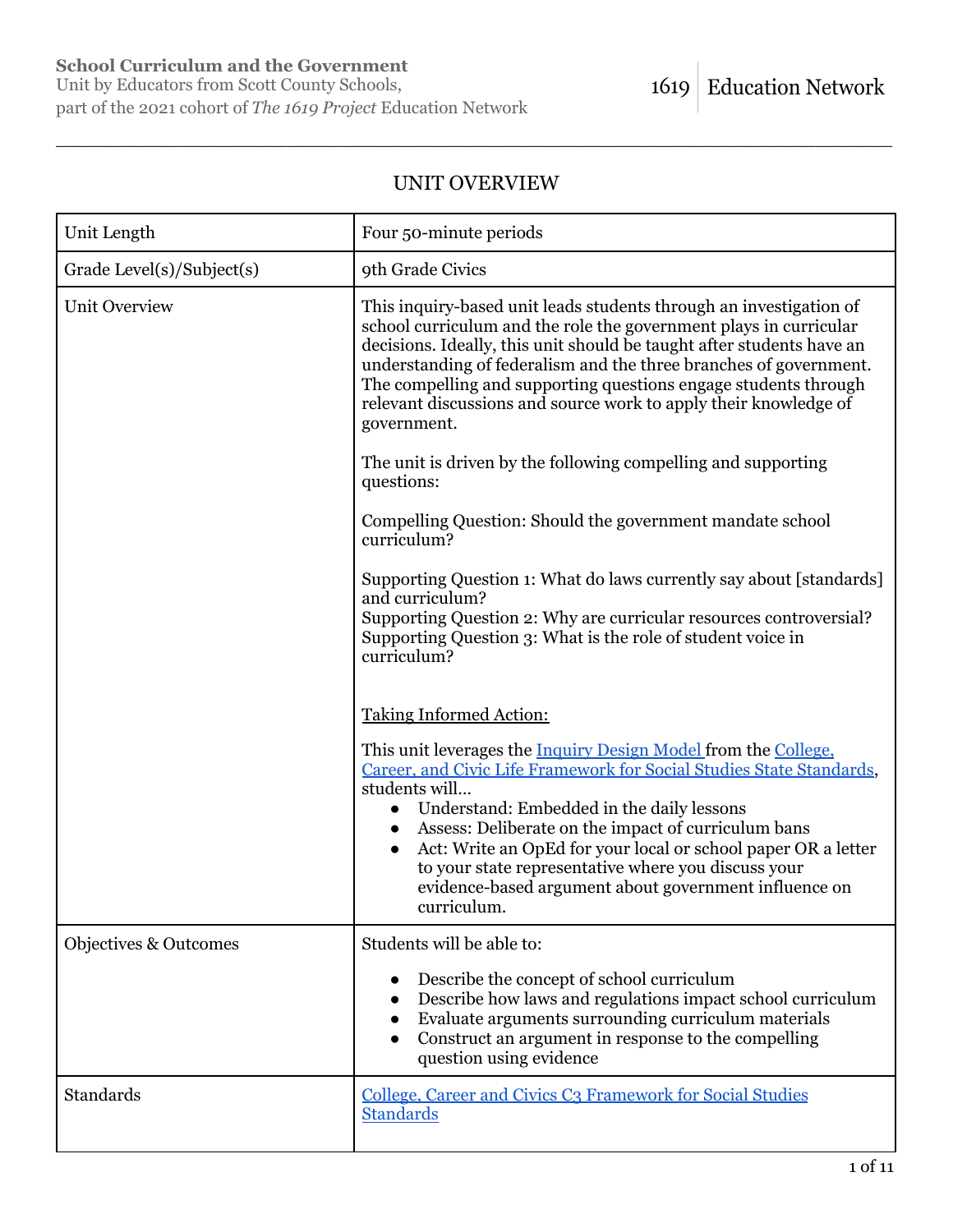# **School Curriculum and the Government**

Unit by Educators from Scott County Schools, part of the 2021 cohort of *The 1619 Project* Education Network

|                          | D2.Civ.12.9-12. Analyze how people use and challenge local, state,<br>national, and international laws to address a variety of public issues.                                                                                                                                                                                                                                                                                                                                                                                                                                                       |
|--------------------------|-----------------------------------------------------------------------------------------------------------------------------------------------------------------------------------------------------------------------------------------------------------------------------------------------------------------------------------------------------------------------------------------------------------------------------------------------------------------------------------------------------------------------------------------------------------------------------------------------------|
|                          | D2.Civ.13.9-12. Evaluate public policies in terms of intended and<br>unintended outcomes, and related consequences.                                                                                                                                                                                                                                                                                                                                                                                                                                                                                 |
|                          | <b>Kentucky Academic Standards for Social Studies</b>                                                                                                                                                                                                                                                                                                                                                                                                                                                                                                                                               |
|                          | HS.C.KGO.3 Describe how active citizens can affect change in their<br>communities and Kentucky.                                                                                                                                                                                                                                                                                                                                                                                                                                                                                                     |
|                          | HS.C.CP.2 Analyze legislative, executive and judicial branch<br>decisions in terms of constitutionality and impact on citizens and<br>states.<br>HS.C.RR.2 Explain how active citizens can affect the lawmaking<br>process locally, nationally and internationally.                                                                                                                                                                                                                                                                                                                                 |
| <b>Unit Resources</b>    | The 1619 Supplementary Broadsheet<br>"Guiding Students to Drive Their Curriculum"<br>1619 Kids Infographic<br>The Roles of Federal and State Governments in Education<br><b>National School Curriculum Standards</b><br>$\bullet$<br>Kentucky Department of Education - Laws and Regulations<br>$\bullet$<br>"What do teens care about? Stanford education researchers<br>uncover top concerns in letters to presidential candidates"<br>USHistory.org Online Textbook or another textbook of your<br>choosing<br><b>Teacher-created Daily Slide Decks</b><br>Teacher-created Daily Student Packets |
| <b>Performance Tasks</b> | <b>Construct an Argument</b><br>Students will take civic action by crafting an argumentative letter<br>addressed to a state or federal legislator (e.g., detailed outline, poster,<br>essay) in response to the compelling question: Should the<br>government mandate school curriculum? Students should be sure<br>to:<br>Use specific claims and relevant evidence from historical and<br>contemporary sources<br>Acknowledge competing views                                                                                                                                                     |
| Assessment/Evaluation    | Responses to supporting questions will serve as formative<br>assessments to ensure students understand each task before<br>attempting the next.                                                                                                                                                                                                                                                                                                                                                                                                                                                     |
|                          | The final argumentative composition will serve as the unit's<br>summative assessment and civic action task. In the letter, students<br>will demonstrate an ability to use evidence to support their<br>argument. Ultimately the taking informed action process and final                                                                                                                                                                                                                                                                                                                            |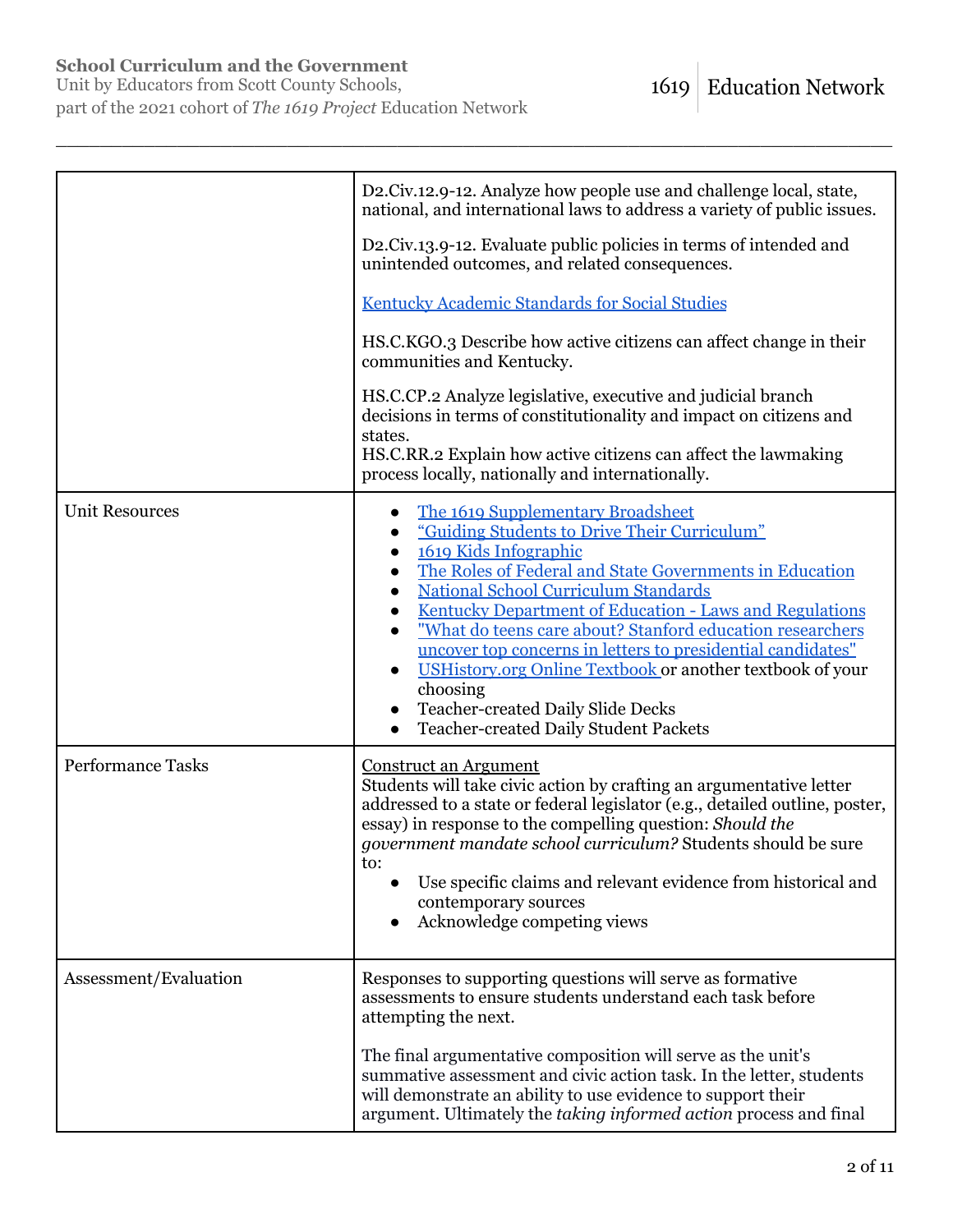|  | I composition offers students the opportunity to engage with the<br>process of civic action. |
|--|----------------------------------------------------------------------------------------------|
|--|----------------------------------------------------------------------------------------------|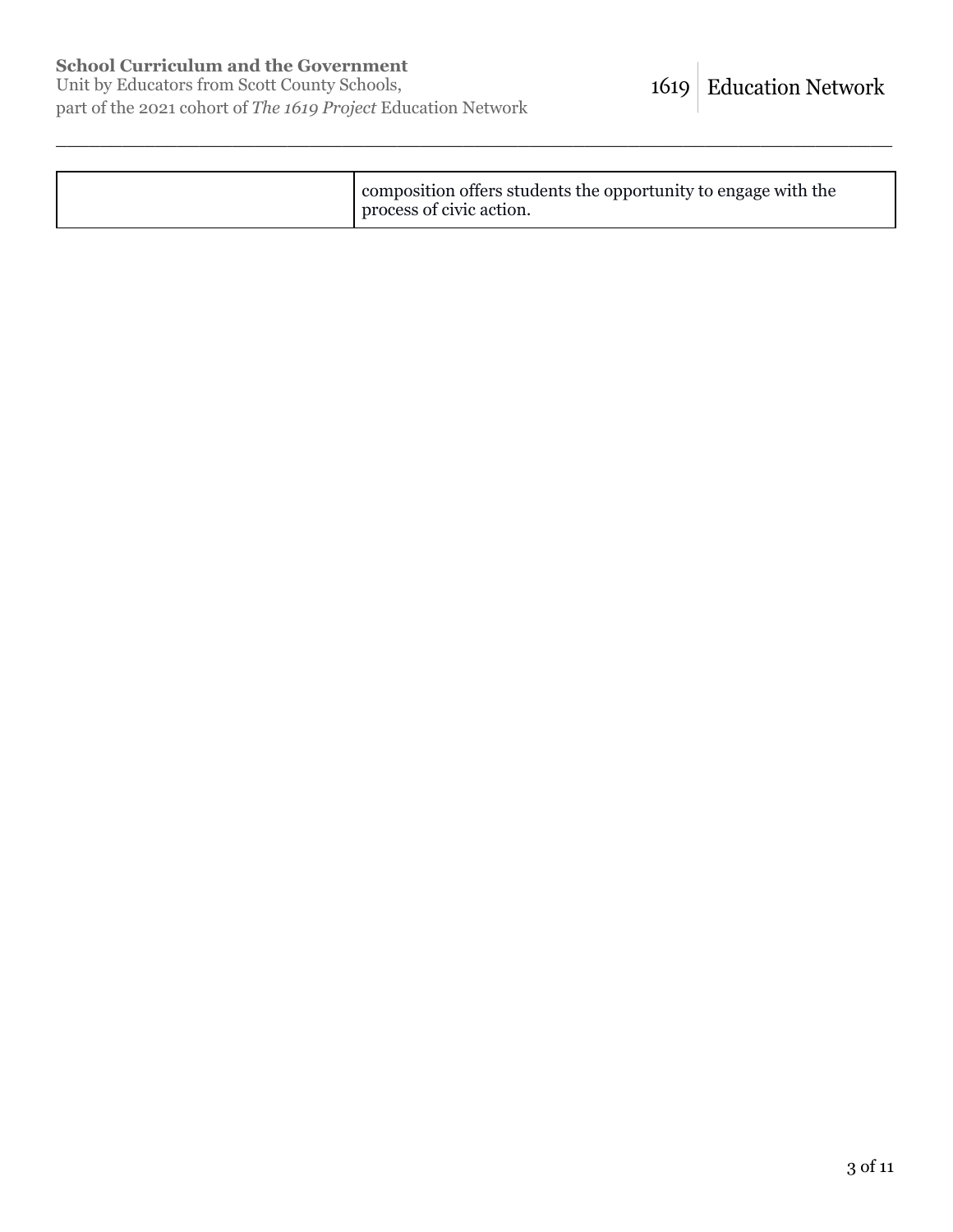# DAILY LESSONS AND RESOURCES

\_\_\_\_\_\_\_\_\_\_\_\_\_\_\_\_\_\_\_\_\_\_\_\_\_\_\_\_\_\_\_\_\_\_\_\_\_\_\_\_\_\_\_\_\_\_\_\_\_\_\_\_\_\_\_\_\_\_\_\_\_\_\_\_\_\_\_\_\_\_\_\_\_\_\_\_

# *Lesson 1A*: Staging the Compelling Question

| <b>Lesson Objectives and Compelling Question</b>                                                                                                                                                        |  |  |
|---------------------------------------------------------------------------------------------------------------------------------------------------------------------------------------------------------|--|--|
| <b>Compelling Question:</b>                                                                                                                                                                             |  |  |
| Should the government mandate school curriculum?                                                                                                                                                        |  |  |
| Lesson Objectives:                                                                                                                                                                                      |  |  |
| Students will be able to<br>Define the term curriculum<br>Explain the purpose of student involvement in civic life<br>$\bullet$                                                                         |  |  |
| <b>Lesson Materials &amp; Resources</b>                                                                                                                                                                 |  |  |
| <b>Staging the Compelling Question Slide Deck [.pptx]</b><br><b>Staging the Compelling Question Slide Deck [.pdf]</b><br>Printed copy of the slide deck as necessary<br>Pencil<br>Paper (to take notes) |  |  |
| <b>Lesson Activities</b>                                                                                                                                                                                |  |  |
| <b>Lesson Overview:</b>                                                                                                                                                                                 |  |  |
| This lesson introduces students to the concept and purpose of curriculum and explores recent efforts by                                                                                                 |  |  |

governmental bodies to impose mandates and restrictions on classroom learning. By understanding the definition of curriculum and the impact that curricular choices have on their daily lives, they will prepare to engage in the inquiry-based performance task. The Staging the Compelling Question Slide Deck breaks down the definition of curriculum and introduces students to the methodology driving our culminating project.

## Lesson Steps:

Work through the Staging the Compelling Question Slide Deck as a whole group.

- 1. Introduce the compelling question to students (slide 1).
	- a. Tell students that they will work through supporting questions that develop their knowledge so that they may have an informed, evidence-based claim in response to the compelling question.
- 2. Encourage students to write down words they associate with *curriculum* (slide 2).
	- a. Have students share their word associations in small groups.
	- b. Students may volunteer answers to the whole group. Record student responses in a shared space like a whiteboard or jamboard.
	- c. Have students note and analyze similarities and/or differences in student responses.
- 3. Review the definition of curriculum from the Merriam-Webster dictionary (slide 3).
- 4. Bring the conversation back to what curriculum means to students. Encourage students to discuss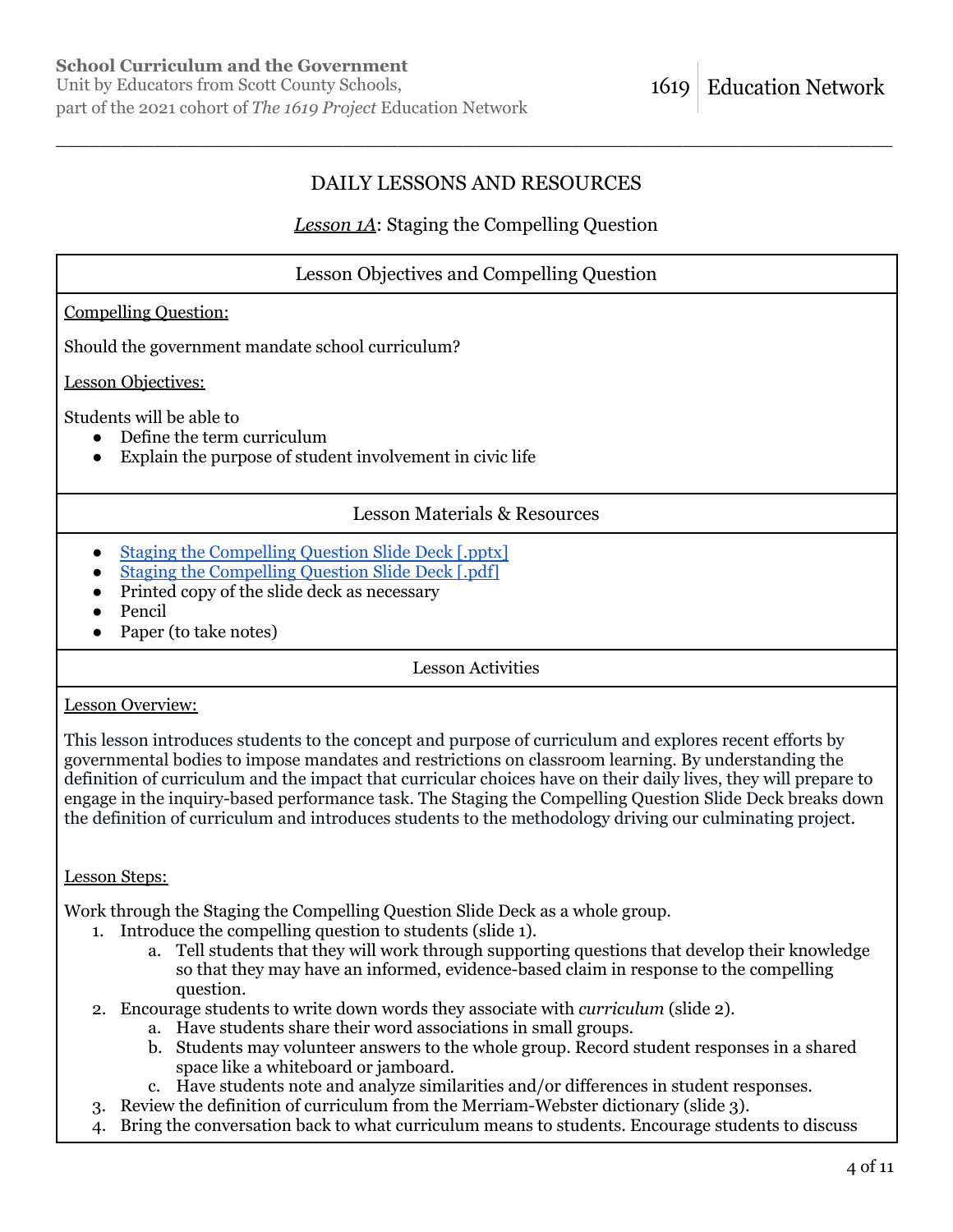examples of curriculum from your classroom.

5. Pose the question: What does that mean to us? Why should we care about curriculum? How does it affect us? Consider guiding this conversation to current events or local instances of the debates around curriculum (slide 4).

\_\_\_\_\_\_\_\_\_\_\_\_\_\_\_\_\_\_\_\_\_\_\_\_\_\_\_\_\_\_\_\_\_\_\_\_\_\_\_\_\_\_\_\_\_\_\_\_\_\_\_\_\_\_\_\_\_\_\_\_\_\_\_\_\_\_\_\_\_\_\_\_\_\_\_\_

6. Provide students with an overview of the compelling and supporting questions as well as the summative performance tasks.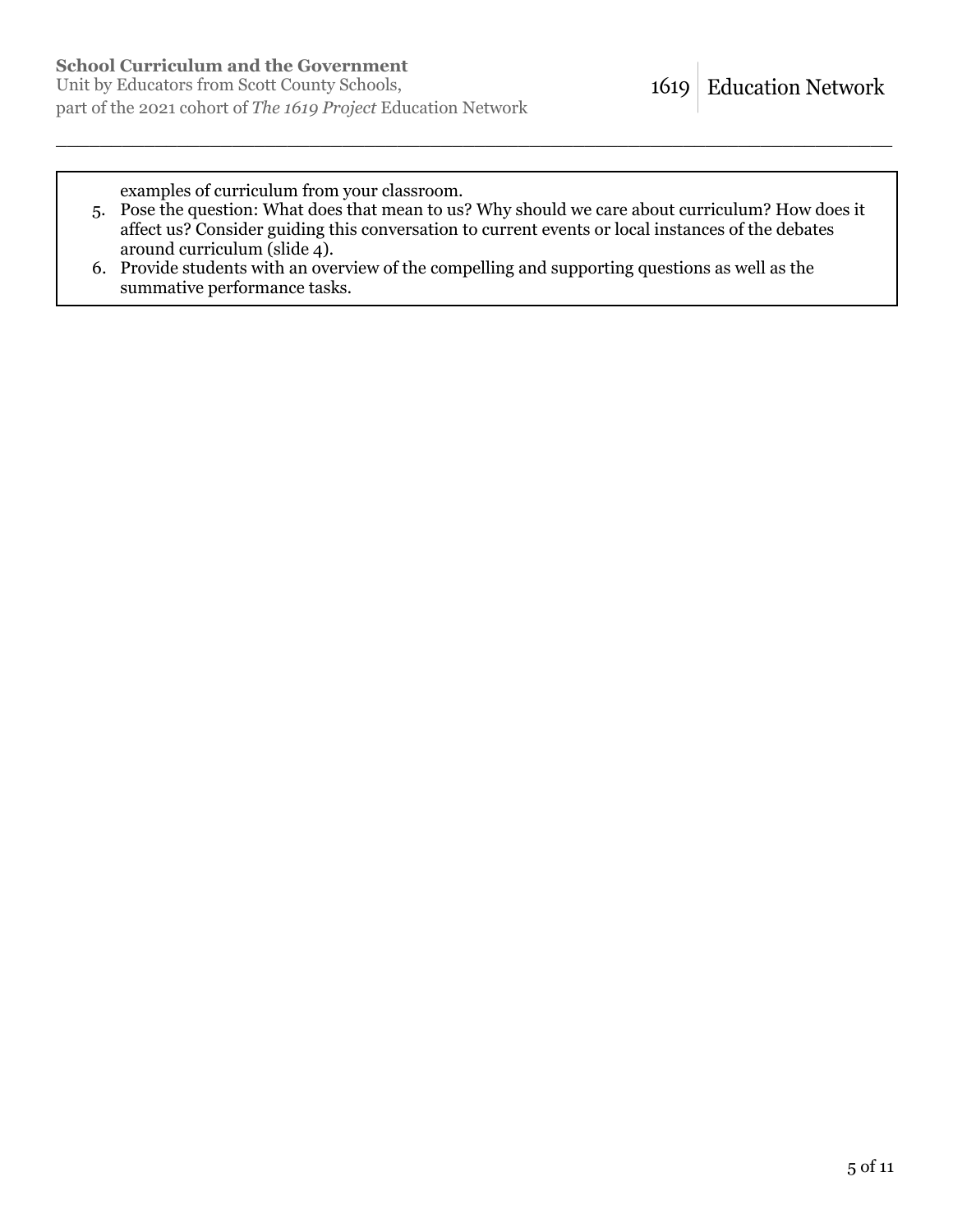# *Lesson 1B*: What Do Laws Say About [Standards and] Curriculum?

\_\_\_\_\_\_\_\_\_\_\_\_\_\_\_\_\_\_\_\_\_\_\_\_\_\_\_\_\_\_\_\_\_\_\_\_\_\_\_\_\_\_\_\_\_\_\_\_\_\_\_\_\_\_\_\_\_\_\_\_\_\_\_\_\_\_\_\_\_\_\_\_\_\_\_\_

## Lesson Objectives and Supporting Question

#### Supporting Question 1:

What do laws say about [standards and] curriculum?

Lesson Objectives:

Students will be able to

- Describe the difference between laws and regulations
- List and describe the role that different levels of government have in education
- Make connections between their education and state regulations and laws

## Lesson Materials & Resources

- SO<sub>1</sub> Slide Deck [.pptx]
- SO 1 Slide Deck [.pdf]
- SO<sub>1</sub> Role of Government Student Packet [.pdf]
- SO<sub>1</sub> Role of Government Student Packet Ldocx
- Pencil

Lesson Activities

#### Lesson Overview:

In this lesson, students will examine the impact that laws and regulations have on curriculum by considering the following guiding questions:

- Who influences decision-making about school curriculum?
- What is the difference between a law and a regulation?

#### Lesson Steps:

- 1. Introduce the supporting question to students (slide 1).
- 2. Review the differences between laws and regulations (slide 2).
- 3. Have students complete the first question in the SQ 1 Role of Government Student Packet that asks them to explain the difference between a law and a regulation.
- 1. Have students read and complete the first two pages of the SQ 1 Role of Government Student Packet independently or in small groups.
- 2. Students should complete the graphic organizer on federalism and curriculum on page 4 or the packet.
- 3. Return to the SQ 1 Slide Deck and review laws and regulations in Kentucky (slides 3 5).
- 4. Write the following prompt on the board: In what ways do these laws and regulations affect you?
	- a. Students should join small groups and discuss the question.
	- b. Provide each group with an expo marker and have them write an answer for their group on the board. Encourage thoughtful, sentence-length answers.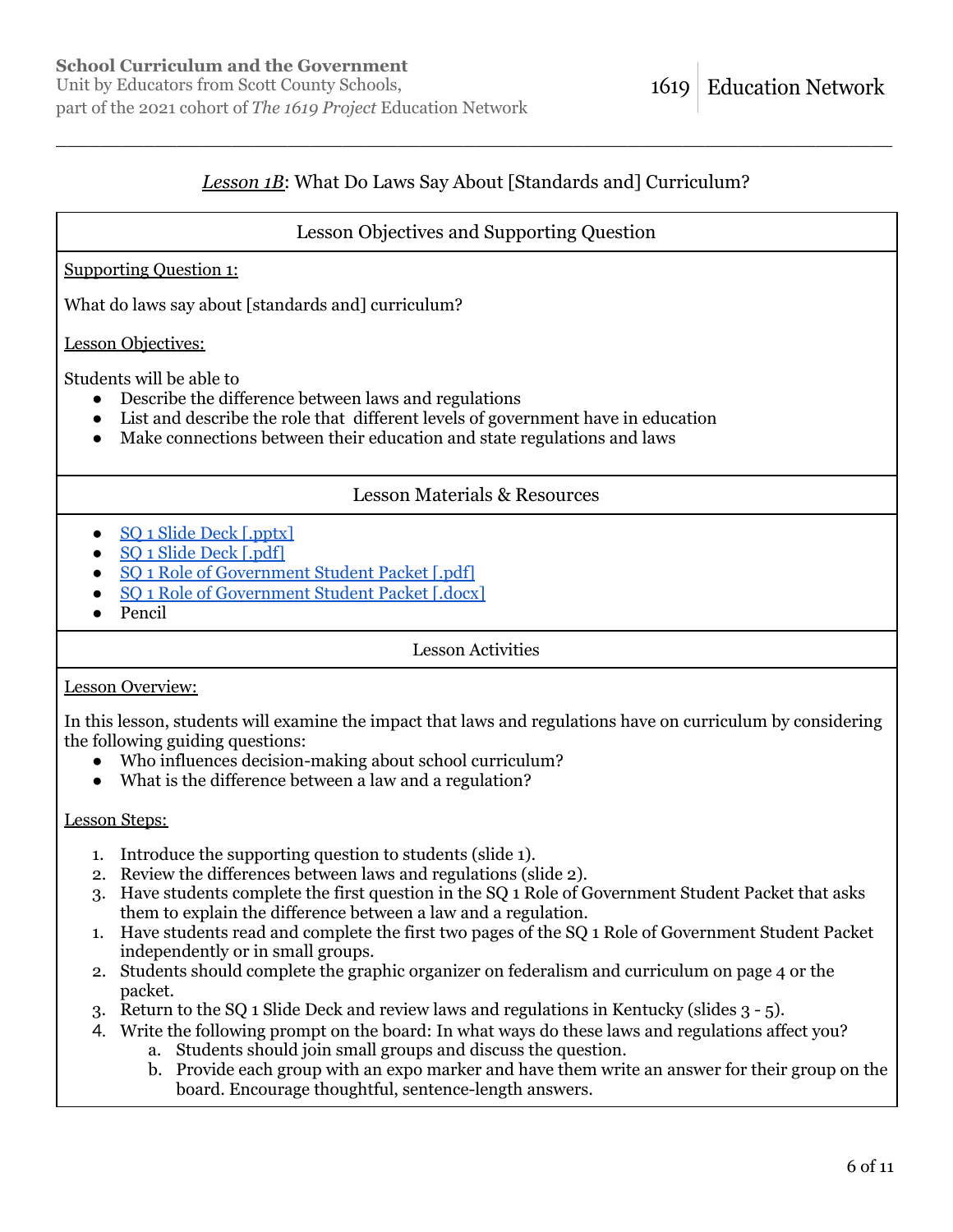Unit by Educators from Scott County Schools, part of the 2021 cohort of *The 1619 Project* Education Network

# *Lesson 2*: Why Are Curricular Resources Controversial?

\_\_\_\_\_\_\_\_\_\_\_\_\_\_\_\_\_\_\_\_\_\_\_\_\_\_\_\_\_\_\_\_\_\_\_\_\_\_\_\_\_\_\_\_\_\_\_\_\_\_\_\_\_\_\_\_\_\_\_\_\_\_\_\_\_\_\_\_\_\_\_\_\_\_\_\_

## Lesson Objectives and Supporting Question

### Supporting Question 2:

Why are curricular resources controversial?

### Lesson Objectives:

Students will be able to

- Analyze both sides of the controversy around curricular resources in an objective manner
- Evaluate the role of the government in decision making

## Lesson Materials & Resources

- [SQ2 Introduction Slide Deck \[.pptx\]](https://pulitzercenter.org/sites/default/files/inline-images/psGPUJ14Tj53iaiIxpkxJEytgOEASvSP6REt1cEWeo6qdtROBJ.pptx)
- [SQ2 Introduction Slide Deck \[.pdf\]](https://pulitzercenter.org/sites/default/files/inline-images/lQHvqcsrCTZQC8LXJezcIMCGzKxGTaZoFPznvueDy1BP1eEAGV.pdf)
- [SQ2 Curriculum Controversies Student Packet \[.pdf\]](https://pulitzercenter.org/sites/default/files/inline-images/z9OKZE8DxW65N2nMAEfwHlZEoXln4DCXc7lUBjWYEQv8r3GjNL.pdf)
- [SQ2 Curriculum Controversies Student Packet \[.docx\]](https://pulitzercenter.org/sites/default/files/inline-images/g8aMqUp9QChcVkSx3QU8ls5qaFaCj5JW7bwWazc9TQ6gz13uSA.docx)

*(educator note: the collection of excerpts captured in this packet were taken from [USHistory.org](http://ushistory.org) and [The](https://pulitzercenter.org/sites/default/files/18maglabs_1619_issue_shipped_0.pdf) [1619 Supplementary Broadsheet.](https://pulitzercenter.org/sites/default/files/18maglabs_1619_issue_shipped_0.pdf) Educators are welcome to use a history textbook of your choosing to replace the excerpts from USHistory.org)*

- Space for written reflection (interactive notebook, google document, composition book, etc)
- Computer device and internet access

Lesson Activities

## Lesson Overview:

Students will review narratives of American history by comparing traditional U.S. History textbooks with articles from [The 1619 Supplementary Broadsheet](https://pulitzercenter.org/sites/default/files/18maglabs_1619_issue_shipped_0.pdf). The purpose of this exercise is not to create controversy, but rather to engage in the discussion to better understand the role the government plays in making decisions about curriculum.

#### Lesson Steps:

- 1. Introduce the second supporting question to students (slide 1). Ask students to take notes using pen and paper, an interactive notebook, or another space for individual reflection that makes sense for your classroom.
- 2. Review the differences between laws and regulations (slide 2)
- 3. Ask students to silently consider the headlines presented (slide 3).
	- a. Ask students: What are these headlines communicating? Have them share their responses out loud.
		- i. Draw on their experiences by questioning what they have heard or experienced.
		- ii. Remind students that curriculum is what they experience each day at school.
- 4. Continue drawing upon students' understanding of historic events and personal classroom experiences to consider the impact of banning a certain curriculum or topic (slide 4).
- 5. In small groups, instruct students to research information about banning certain topics or materials in schools using classroom devices with internet access (computers, tablets, etc).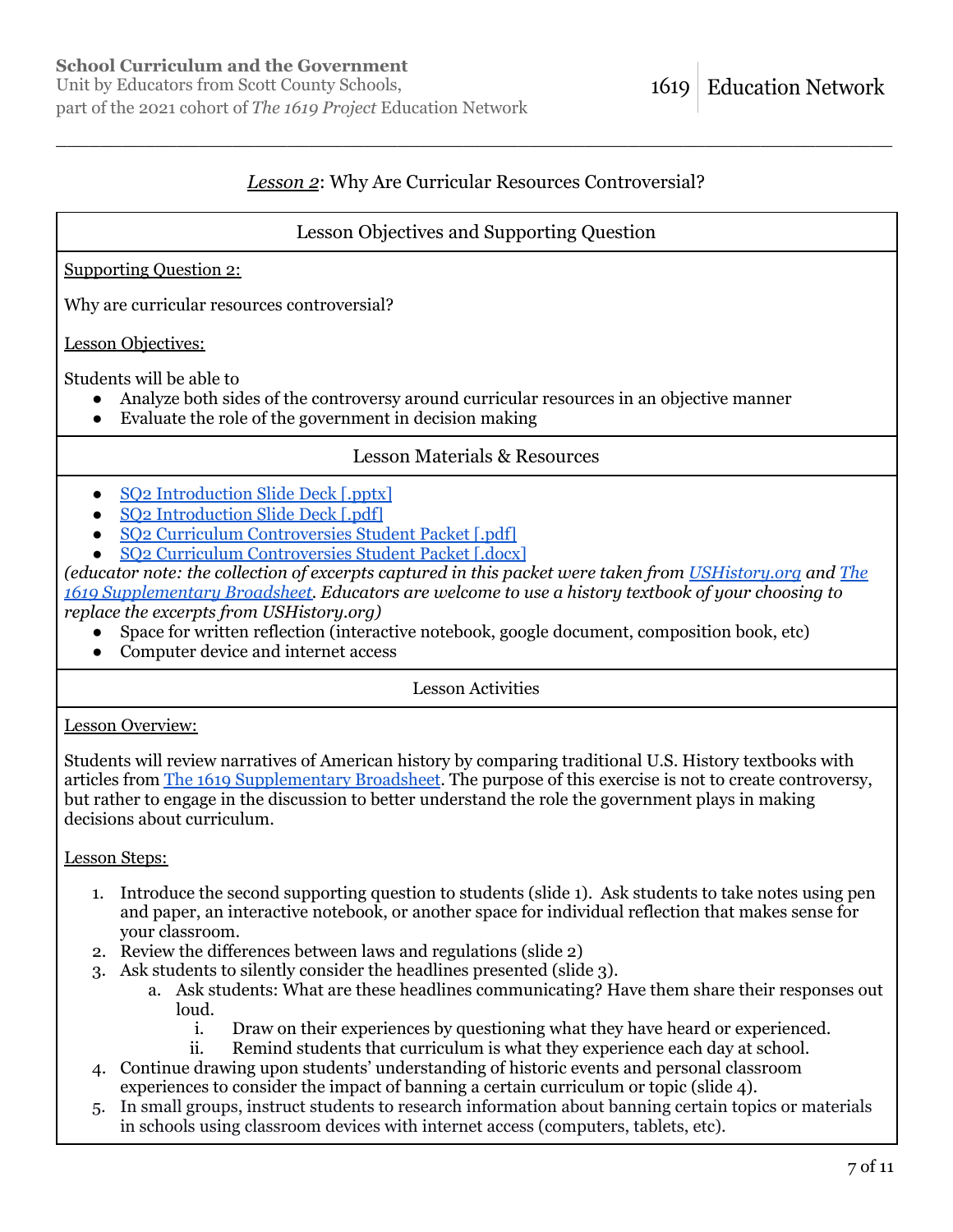## **School Curriculum and the Government**

Unit by Educators from Scott County Schools, part of the 2021 cohort of *The 1619 Project* Education Network

a. Instruct them to look for bills, legal opinions, or any other state-level information

\_\_\_\_\_\_\_\_\_\_\_\_\_\_\_\_\_\_\_\_\_\_\_\_\_\_\_\_\_\_\_\_\_\_\_\_\_\_\_\_\_\_\_\_\_\_\_\_\_\_\_\_\_\_\_\_\_\_\_\_\_\_\_\_\_\_\_\_\_\_\_\_\_\_\_\_

*Educator note: I split students up into policy issues that were important to them and reflected classroom work we did in the past like sex education, women's rights, critical race theory, etc. You might consider what policy issues your students care about to form these groups)*

- 6. Review the collection of bills, legal opinions, or any other state-level information about banning certain topics or materials in school (slide 5).
- 7. As a class or in small groups, read through the materials from [USHistory.org](https://www.ushistory.org/) captured in the SQ2 Curriculum Controversies Student Packet.
	- a. Ask students the questions:
		- Why could this be seen as limited?
		- Whose story isn't told?
		- How did the cotton gin negatively impact Black Americans?
- 8. Introduce and review the excerpts from [The 1619 Supplementary Broadsheet](https://pulitzercenter.org/sites/default/files/18maglabs_1619_issue_shipped_0.pdf) in the SQ2 Curriculum Controversies Student Packet.
- 9. In a whole group discussion, ask students the following questions:
	- a. What do you see in the documents?
	- b. Why do you think this is controversial?
	- c. How do these documents compare to the online textbook?
- 10. Ask students to respond to the supporting question in an assigned space for written reflection such as an interactive notebook.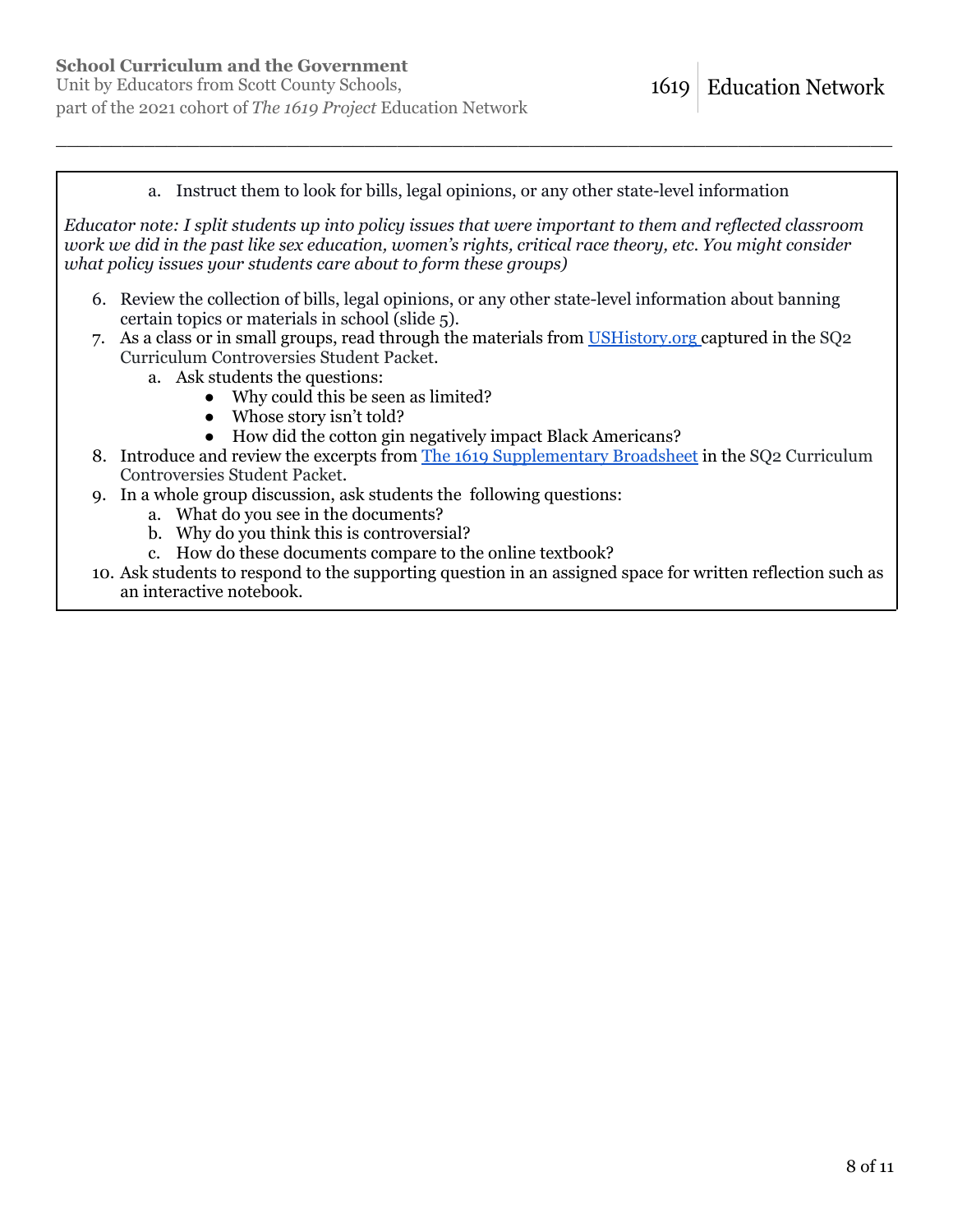# *Lesson 3*: What Is the Role of Student Voice in Curriculum?

\_\_\_\_\_\_\_\_\_\_\_\_\_\_\_\_\_\_\_\_\_\_\_\_\_\_\_\_\_\_\_\_\_\_\_\_\_\_\_\_\_\_\_\_\_\_\_\_\_\_\_\_\_\_\_\_\_\_\_\_\_\_\_\_\_\_\_\_\_\_\_\_\_\_\_\_

# Lesson Objectives and Supporting Question

### Supporting Question 3:

What is the role of student voice in curriculum?

### Lesson Objectives:

Students will be able to

- Analyze both sides of the controversy around curricular resources in an objective manner
- Evaluate the role of the government in decision making

## Lesson Materials & Resources

- [SQ3 Introduction Slides \[.pptx\]](https://pulitzercenter.org/sites/default/files/inline-images/iWdbaSvRbRam0OjWpwh7QXcC9ngMLVyr0DTYuLKdMPEzbWjXWF.pptx)
- [SQ3 Introduction Slides \[.pdf\]](https://pulitzercenter.org/sites/default/files/inline-images/dZpe5kqSWsj7TlIJLE8LLIhP7qzAFPpQylWhukMq9Flg3aOZyG.pdf)
- ["What Do Teens Care About?" Reading & Scale Rating Student Packet \[.pdf\]](https://pulitzercenter.org/sites/default/files/inline-images/dXV9uxbyw6jRPmxrMAckOcL7xJyzptmLJnShuaqLTDOMZuXVd6.pdf)
- ["What Do Teens Care About?" Reading & Scale Rating Student Packet \[.docx\]](https://pulitzercenter.org/sites/default/files/inline-images/hw8IW2gBWZaF5GMLIqXHetvXDLbpdKsrQdQjlVJfkxuA5LEKy6.docx)
- [Standards/Learning Goals Scavenger Hunt Student Packet \[.pdf\]](https://pulitzercenter.org/sites/default/files/inline-images/z0HJHpk2MPp7YIGsktQYOPdMkTnvdLRfYt1K2Zq9wvjIw6L1Dx.pdf)
- [Standards/Learning Goals Scavenger Hunt Student Packet \[.pdf\]](https://pulitzercenter.org/sites/default/files/inline-images/dlhrcrCWUbNFAUjP4uuTkhNHIlnckDqFqBaUZ1eO5CQWz0Xqo6.docx)
- Pencil
- Paper

Lesson Activities

#### Lesson Overview:

Today we shift the focus of our discussions to how students can influence and participate in their education. Building upon insights generated from the first two supporting questions, students will renegotiate their concept of curriculum, controversies surrounding materials, and how they might contribute to decisions made.

## Lesson Steps:

- 1. Introduce the third supporting question (slide 1).
- 2. Pose the question to the class what is "student voice?" (slide 2).
	- a. Create a class definition and write in on the whiteboard to be able to reference.
- 3. Have students complete an individual reflection on a time they were able to make a decision about their own learning (slide 3).
	- a. Have students share their answers in small groups
- 4. Students read a modified copy of Stanford Graduate School's research study: "What do teens care about?" Reading & Scale Rating Student Packet.
	- a. Students will complete questions in the "As You Read" section. Questions cover data analysis and encourage reflective thinking.
- 5. Have students complete the scale rating activity on pages 5 and 6 about the topics they care about. This activity is similar to how data was collected in the Stanford project.
- 6. Have students look at "I can" statements for civics, geography, economics, world history, and US history on the Standards/Learning Goals Scavenger Hunt Student Packet and highlight category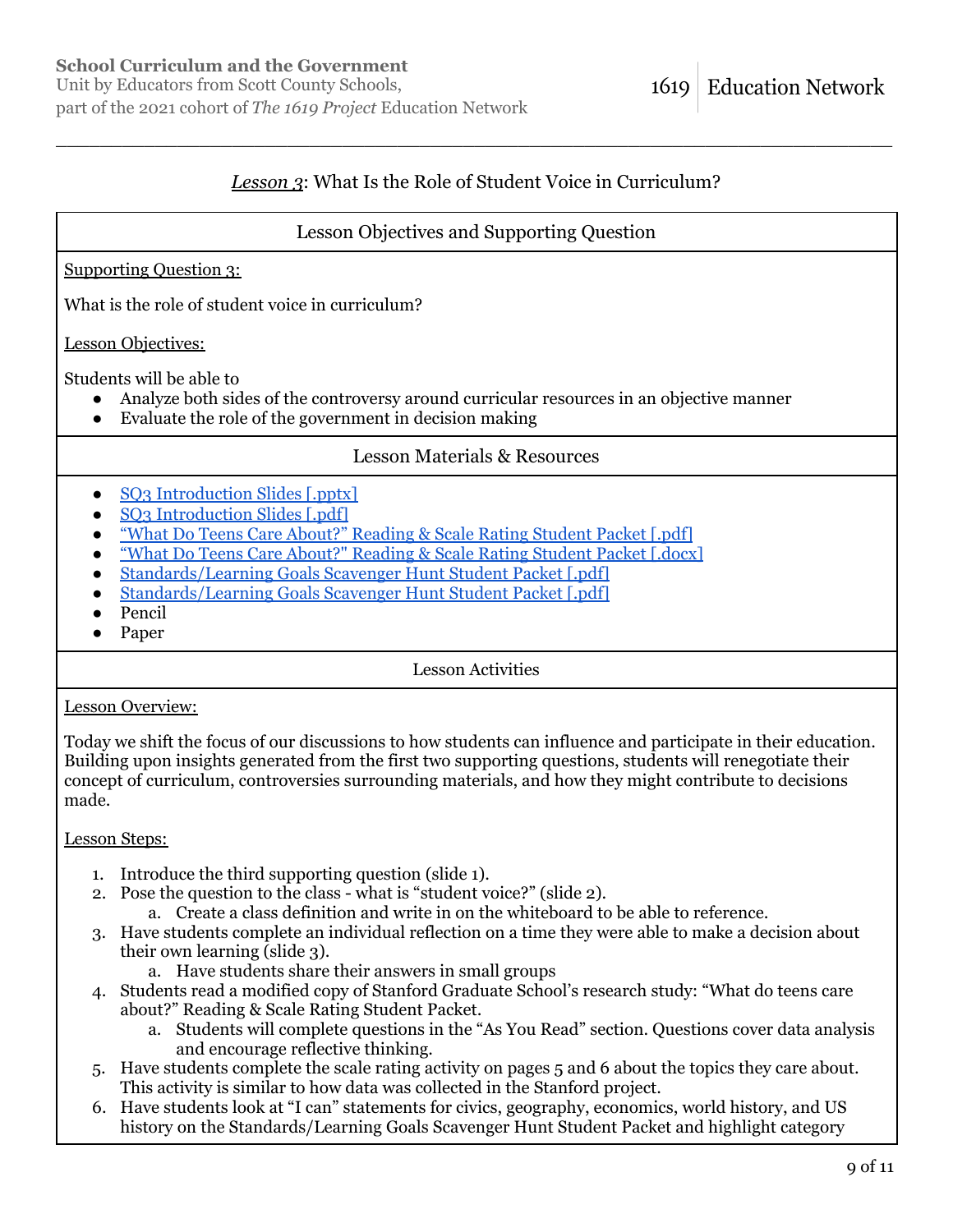Unit by Educators from Scott County Schools, part of the 2021 cohort of *The 1619 Project* Education Network

topics.

- 7. Have students highlight words and phrases that fit into the 20 categories from page 5 of the What Do Teens Care About? Reading & Scale Rating Student Packet.
- 8. Number students off 1-5 for a jigsaw. Each student will be responsible for a content area (civics, geography, economics, world history, and US history).

- 9. Have students share their tally numbers with each other to create a "grand total'' for the social studies curriculum.
- 10. Encourage students to discuss the following in their small groups:
	- a. Standards or learning goals that stood out to them
	- b. What they thought was lacking in the documents
	- c. What was present in the state curriculum